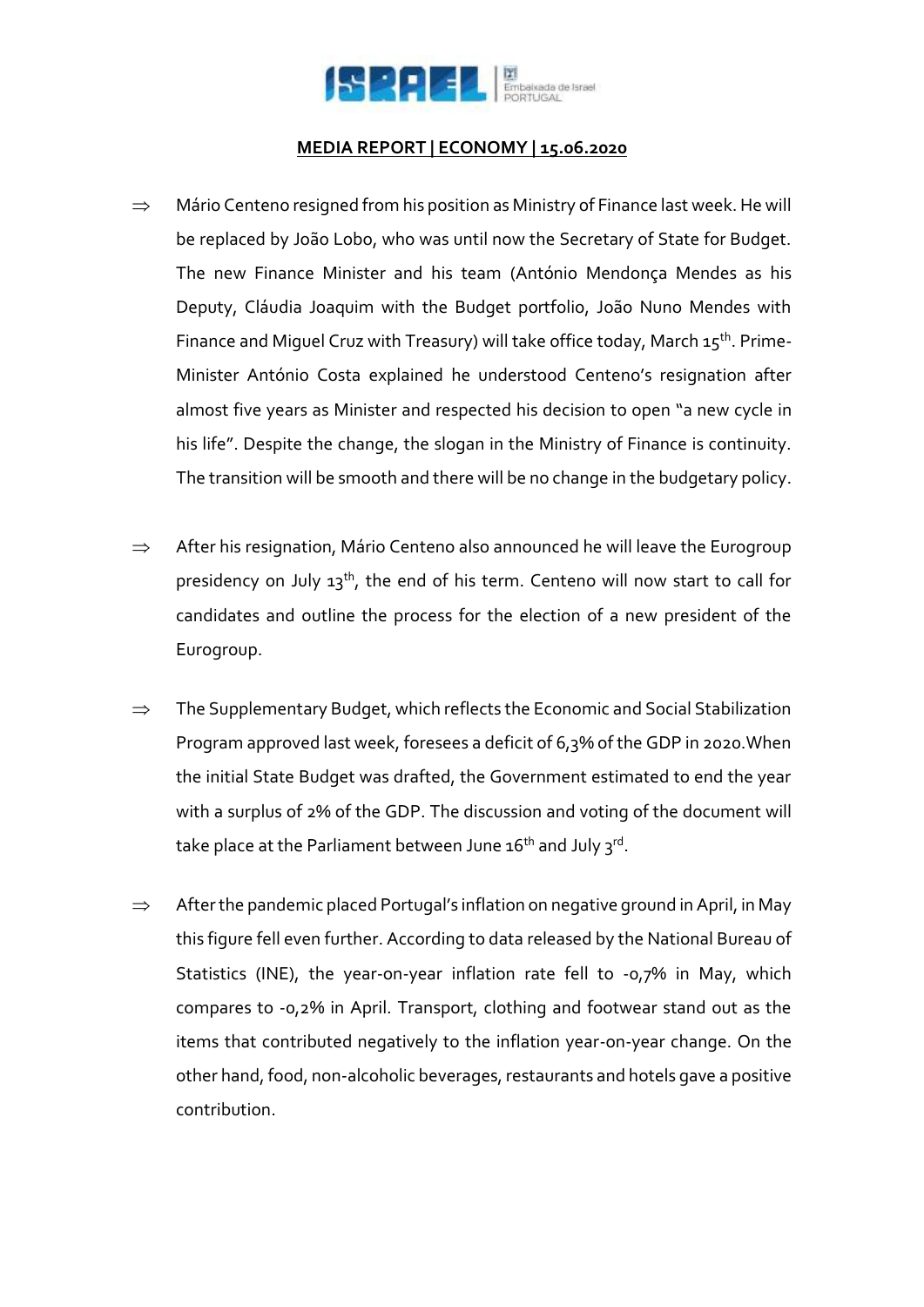

- $\implies$  According to *Mercer 2020 Cost of Living Ranking*, Lisbon is the 106<sup>th</sup> most expensive city in the world in terms of cost of living, dropping eleven places in the ranking, from 95<sup>th</sup> last year, ahead of cities like Luanda (115<sup>th</sup>), which was in the first place in 2017. Tel Aviv is the  $12<sup>th</sup>$  most expensive city in the world (last year, it was ranked  $15^{th}$ ). This year's ranking is headed by Hong Kong, Ashgabat, Tokyo, Zurich and Singapore. The survey includes more than 500 cities around the world and looks at and compares the costs of more than 200 items in each location, including housing, transportation, food, clothing, household goods and entertainment.
- $\Rightarrow$  After contracting 4,9% in the first quarter of the year, national exports fell again in April. With the country confined and most of Portugal's trade partners also struggling with the pandemic, exports recorded an unprecedented drop of 39,8%. Imports showed practically the same negative variation: 39,1%. Almost all product categories recorded significant decreases, mainly the exports and imports of transport equipment, which fell 77,6% and 75,2%, respectively. Food and beverages were the only major product category to record an increase in exports (+0,3%) in April.
- $\Rightarrow$  According to Fitch rating agency, the ratio of the Portuguese debt in percentage of the Gross Domestic Product (GDP) is expected to be higher in 2020 than in 2014. The agency, however, pointed out the tolerance of the markets due to several years of fiscal consolidation. Fitch estimates that the Portuguese public debt will stand at 133,4% of the GDP in 2020 and 130,2% in 2021. The agency warns that the uncertain duration and intensity of the pandemic means that the negative risks are substantial, but believes that the Portuguese authorities will maintain their prudent fiscal policy after the coronavirus crisis and that public debt will return to its downward trajectory, even though beginning from a higher starting point.
- $\Rightarrow$  The Portuguese economy contracted 2,3% in the first quarter of the year, when compared to the same period of last year, as a result of the crisis caused by the